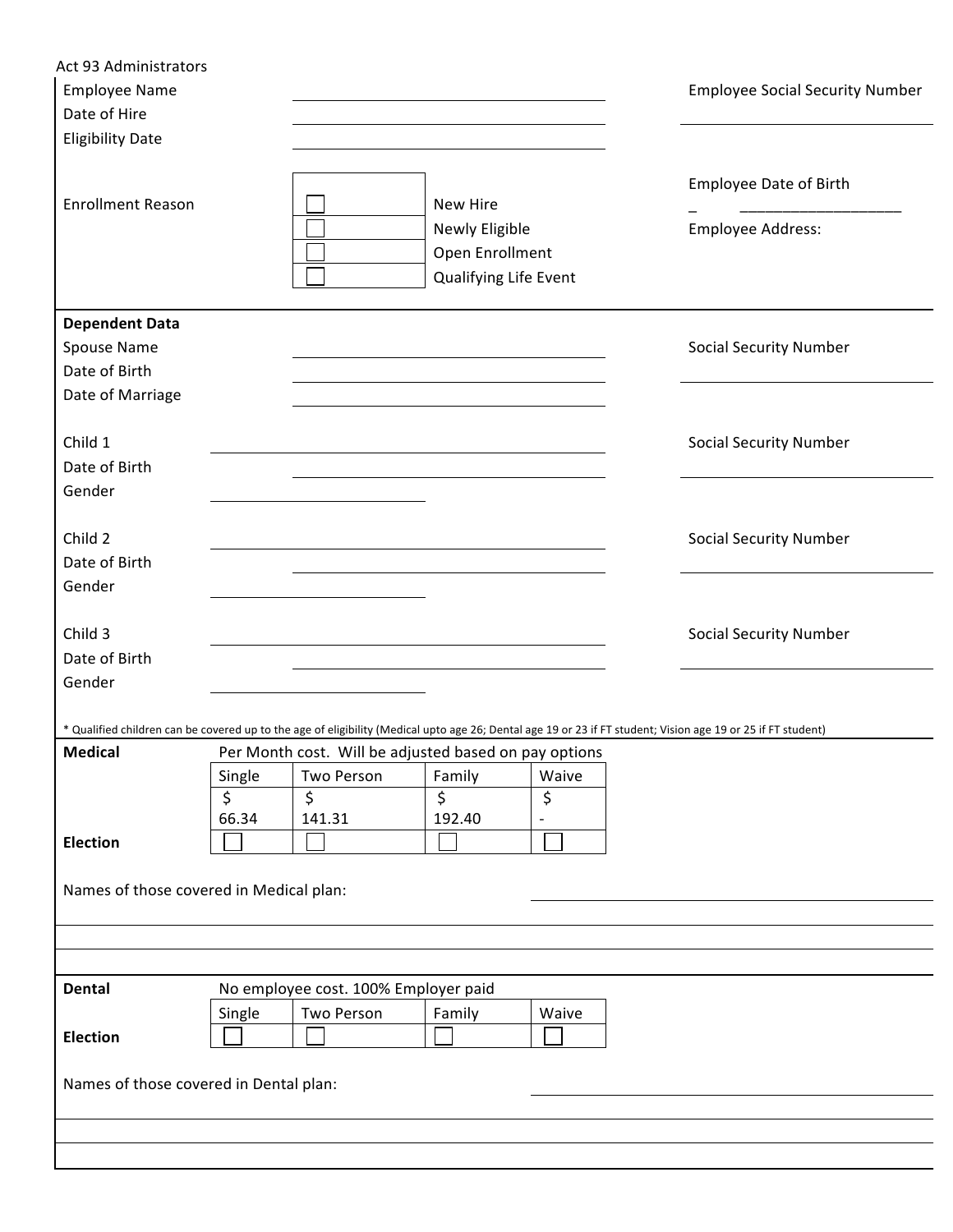| <b>Vision</b>                          |        | Employee & Employer cost |        |       |
|----------------------------------------|--------|--------------------------|--------|-------|
|                                        | Single | Two Person               | Family | Waive |
|                                        |        |                          |        | \$    |
|                                        | 7.20   | 12.25                    | 16.95  |       |
| <b>Election</b>                        |        |                          |        |       |
| Names of those covered in Vision plan: |        |                          |        |       |
|                                        |        |                          |        |       |
|                                        |        |                          |        |       |
|                                        |        |                          |        |       |

| <b>EAP</b>                                                                                      |                                                                 | No employee cost. 100% employer paid                 |                                       |                         |         |                        |      |  |  |
|-------------------------------------------------------------------------------------------------|-----------------------------------------------------------------|------------------------------------------------------|---------------------------------------|-------------------------|---------|------------------------|------|--|--|
|                                                                                                 | Family                                                          |                                                      |                                       |                         |         |                        |      |  |  |
| <b>Election</b>                                                                                 | $\mathsf{X}$                                                    |                                                      |                                       |                         |         |                        |      |  |  |
|                                                                                                 |                                                                 |                                                      |                                       |                         |         |                        |      |  |  |
| <b>Disability</b>                                                                               |                                                                 | 100% Employee paid                                   | <b>Voluntary Long Term Disability</b> |                         |         | Employee only coverage |      |  |  |
|                                                                                                 |                                                                 |                                                      |                                       | Option                  | Option  |                        |      |  |  |
|                                                                                                 | Option 1                                                        | Option 2                                             | Option 3                              | $\overline{4}$          | 5       | Waive                  |      |  |  |
|                                                                                                 | 14 Day                                                          | 30 day                                               | 60 day                                | 90 day                  | 180 day |                        | *\$: |  |  |
|                                                                                                 | 0.0093                                                          | 0.0078                                               | 0.0061                                | 0.0053                  | 0.00425 |                        |      |  |  |
| <b>Election</b>                                                                                 |                                                                 |                                                      |                                       |                         |         |                        |      |  |  |
|                                                                                                 |                                                                 |                                                      |                                       |                         |         |                        |      |  |  |
|                                                                                                 | Elected within first 30 days of eligibility, no EOI form needed |                                                      |                                       |                         |         |                        |      |  |  |
| If elected after 30 days of employment/eligibility you MUST complete EOI form                   |                                                                 |                                                      |                                       |                         |         |                        |      |  |  |
|                                                                                                 |                                                                 | Failure to return EOI will result in waived coverage |                                       |                         |         |                        |      |  |  |
| VLTD: your payroll deduction is based on the option chosen and number of paychecks you receive. |                                                                 |                                                      |                                       |                         |         |                        |      |  |  |
| Maximum monthly benefit                                                                         |                                                                 |                                                      |                                       |                         |         |                        |      |  |  |
| \$                                                                                              |                                                                 | annual salary / 12X.6=                               | \$                                    | maximum monthly benefit |         |                        |      |  |  |
|                                                                                                 |                                                                 |                                                      |                                       |                         |         |                        |      |  |  |
| <b>VLTD Annual Premium</b>                                                                      |                                                                 |                                                      | VLTD annual premium                   |                         |         |                        |      |  |  |
| \$                                                                                              | annual salary X rate =                                          |                                                      | Ş.                                    |                         |         |                        |      |  |  |
|                                                                                                 |                                                                 |                                                      |                                       |                         |         |                        |      |  |  |
|                                                                                                 |                                                                 |                                                      |                                       |                         |         |                        |      |  |  |
|                                                                                                 |                                                                 |                                                      |                                       |                         |         |                        |      |  |  |
|                                                                                                 |                                                                 |                                                      |                                       |                         |         |                        |      |  |  |
|                                                                                                 |                                                                 |                                                      |                                       |                         |         |                        |      |  |  |
|                                                                                                 |                                                                 |                                                      |                                       |                         |         |                        |      |  |  |
|                                                                                                 |                                                                 |                                                      |                                       |                         |         |                        |      |  |  |
|                                                                                                 |                                                                 |                                                      |                                       |                         |         |                        |      |  |  |
|                                                                                                 |                                                                 |                                                      |                                       |                         |         |                        |      |  |  |
|                                                                                                 |                                                                 |                                                      |                                       |                         |         |                        |      |  |  |
|                                                                                                 |                                                                 |                                                      |                                       |                         |         |                        |      |  |  |
|                                                                                                 |                                                                 |                                                      |                                       |                         |         |                        |      |  |  |